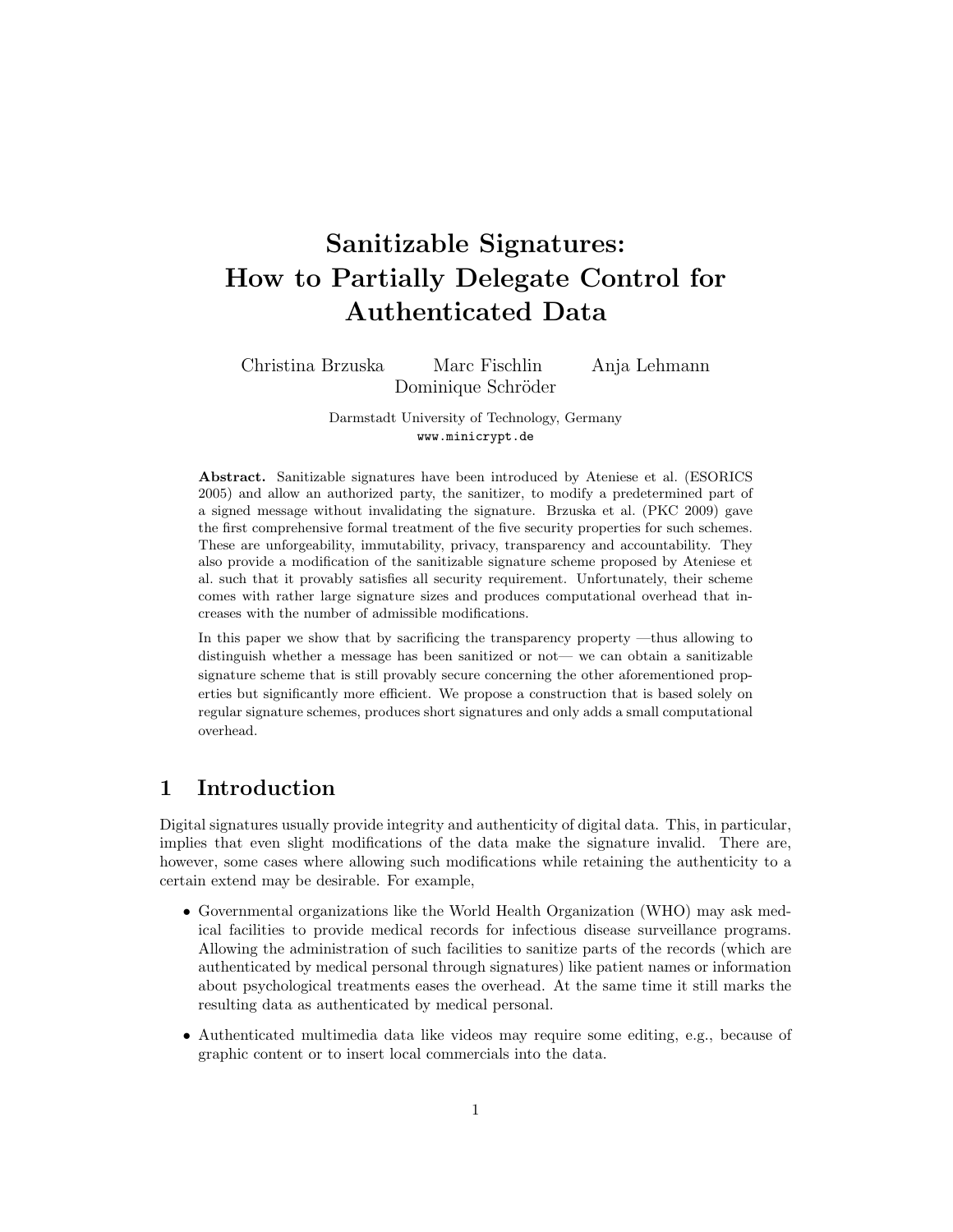• Authenticated routing information as in the Secure Border Gateway Protocol (SBGP) needs to be updated frequently, while the reliability of the data must be ensured.

As another example, consider the recent discussion about German identity cards and the digital data stored on the card [Bun08]. The data includes common information about the holder like the name, date of birth and address. These data are not signed, though, to guarantee deniability of transactions —else a party retrieving such signed data can show this as a proof for a transaction to third parties— and to possibly enable modifications by subordinate authorities to volatile data like the address (see [BKMN08]). Note that in the non-digital case local authorities today can easily change the address by placing an (authenticated) sticker on the identity card. In the digital case, any signature over the holder's data would prevent such modifications (unless the issuing authority would bequeath the signing key, which is of course not recommended).

Enter sanitizable signatures. The notion of sanitizable signatures has been introduced by Ateniese et al. [ACdMT05]. Similar notions have been considered concurrently by Steinfeld et al. [SBZ01] and Miyazaki et al. [MSI+03]. The idea behind sanitizable signatures is that the signer delegates the signing rights of parts of the message to a designated party, the sanitizer. The sanitizer, given a message and a signature of the signer, can then modify the predetermined parts of the message and still produce a valid signature for the new message. A verifier of this new signatures is then assured that (a) the fixed message parts have been authenticated by the signer, and (b) that only the designated sanitizer can make admissible modifications.

Sanitizable signature are thus an expedient solution to the scenarios above. For the digital identity card, for example, the issuing authority can delegate the rights to modify the address data to a local authority, but leave other data like the name or the date of birth immutable. Citizens would then be assured that the data has only been generated by (local or superior) authorities.<sup>1</sup>

Sanitizable signatures come with five security properties, described informally in [ACdMT05] and rigorously in  $[BFF<sup>+</sup>09]$ :

- UNFORGEABILITY. Resembles the common unforgeability notion for regular signatures: besides the signer and the sanitizers no one should be able to produce signatures for new messages.
- Immutability. Confines the power of a malicious sanitizer, i.e., the sanitizer should not be able to change other parts of the message than the intended ones.
- PRIVACY. Sanitization steps should remove *any* information about the original data of the sanitized parts. This is for instance important for the medical surveillance example, and usually holds in an information-theoretic sense.
- Accountability. In case of a dispute about the origin each party can contribute to settle the dispute. A malicious signer or sanitizer cannot frame the other party.
- Transparency. One cannot distinguish between signatures created by the signer or the sanitizer.

<sup>&</sup>lt;sup>1</sup>Note that this solves the modification problem but does not address the deniability issues discussed before. Still, for applications where the receiver is considered to be trustworthy, say, the police, deniability may be a minor issue. In addition, since our solution below is for example rather generic, it can potentially be combined with privacy-enhancing solutions in order to overcome the deniability problem.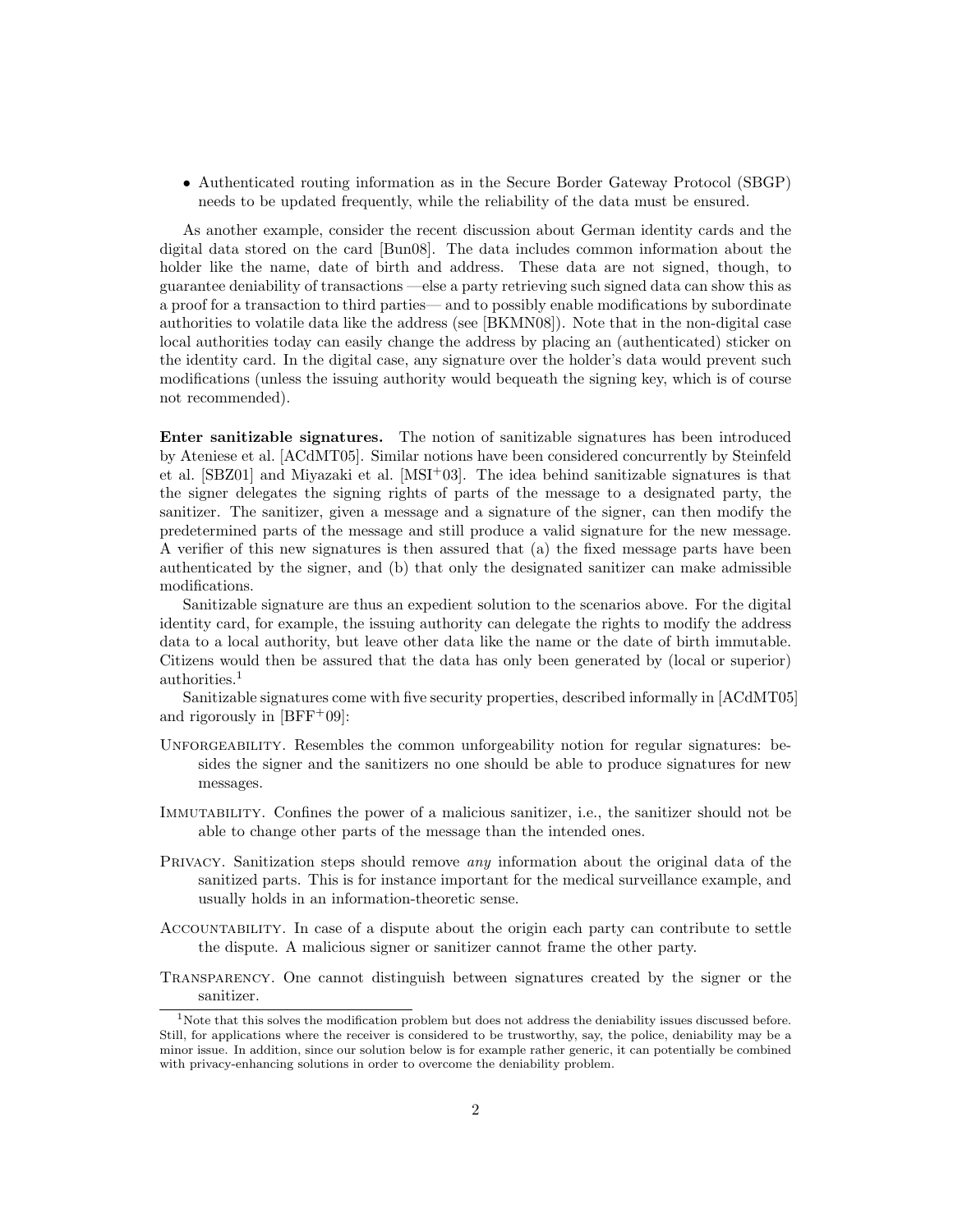At first glance, transparency and accountability seem to be mutual exclusive. Yet, transparency refers to indistinguishability for outsiders, whereas accountability allows the signer or sanitizer to provide further proof about the origin.

The aforementioned work of Brzuska et al.  $[BFF+09]$  defined these properties with gamebased definitions and gave a construction based on the protocol in [ACdMT05], provably meeting these five requirements. The signature length, however, is quite large and the computational overhead grows with the number of admissible modifications. The construction also relies on specific number-theoretic assumptions.

Our results. We show that dropping the transparency requirement —thus allowing to distinguish genuine signatures of the signer from signatures produced by the sanitizer— yields significantly more efficient solutions: We present a construction allowing short signatures, signature generation time comparable to regular signatures and based on arbitrary (but secure) signature schemes.

Basically, the signer in our construction signs the fixed message parts  $m_{\text{FIX}}$  and the description of the admissible modifications ADM together with the sanitizer's public key  $pk_{\text{san}}$  to get a signature  $\sigma_{\text{FIX}}$ . In addition, the signer generates another signature  $\sigma_{\text{FUL}}$  for the entire message (including modifiable parts). Then the full signature is given by  $\sigma = (\sigma_{\text{FIX}}, \sigma_{\text{FULL}})$ , ADM,  $pk_{\text{san}}$ ).

To sanitize the message and replace (some of) the modifiable message parts the sanitizer changes the message m to m' accordingly and then creates the new signature  $\sigma'$  by signing m' with its signing key and replacing  $\sigma_{\text{FULL}}$  by the derived signature  $\sigma'_{\text{FULL}}$ . The entire signature for the sanitized message is given by  $\sigma' = (\sigma_{\text{FIX}}, \sigma'_{\text{FULL}}, \text{ADM}, pk_{\text{san}})$ .

We show that the construction above achieves unforgeability, immutability, accountability and privacy. It is clearly not transparent as one can easily distinguish under whose public key the second signature component verifies. As for the identity card example, transparency is usually neither provided by the solutions for "non-digital" identity cards, because the sticker is clearly visible given the card. Still, transparency may be a desirable security goal in some settings, say, if a recent change of the address entails discrimination. An example might be a landlord who is only willing to rent out to tenants which have not moved recently.

Our solution comes with several advantages over previous approaches, besides its generality and efficiency improvements. First, since we analyze the solution in terms of the security notions of [BFF+09] for sanitizable signatures, the solution really guarantees the desired goals, and these formally stated goals can be scrutinized. Also, our solution allows handy hierarchical extensions. That is, the sanitizer is allowed to change parts of a message, and can authorize a subordinate authority to modify some of these parts. To this end, the sanitizer issues certificates for public keys of local authorities such that they can make further modifications by replacing the second signature component and appending their public key together with the certificate to the signature.

Organization. We outline our construction in Section 2 and discuss its security properties informally. We then give the technical details in Section 3.

# 2 Outline of the Construction

Our construction works as follows: Both the signer and the sanitizer each hold a key pair  $(s_{\rm sig}, p_{k_{\rm sig}})$  and  $(s_{\rm kan}, p_{k_{\rm san}})$ , respectively, of a secure signature scheme. The signature schemes used by the signer and the sanitizer can be distinct but we use the same scheme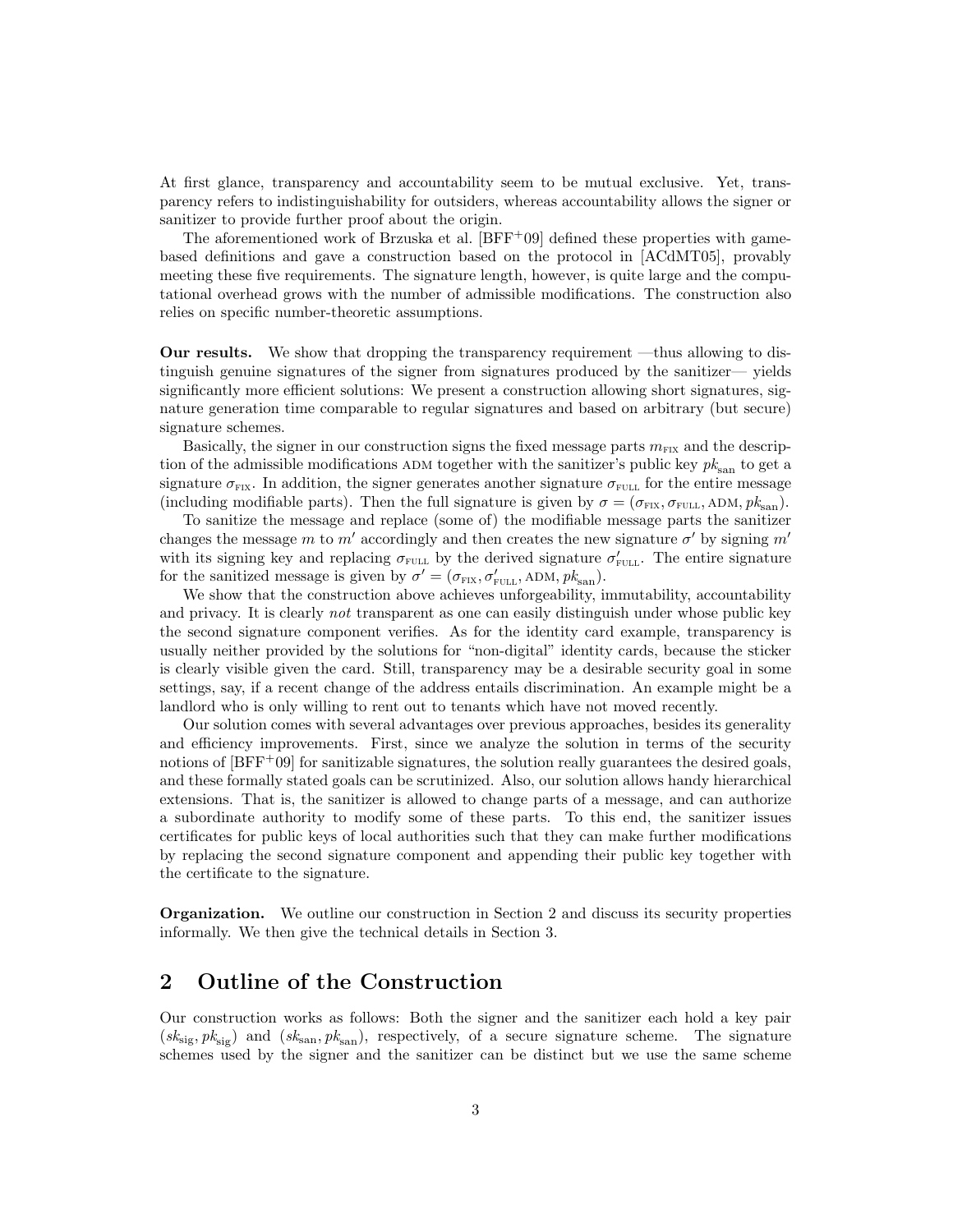for sake of simplicity. To sign a message m and allowing modifications by the sanitizer with public key  $pk_{\text{san}}$ , the signer first picks a description ADM of the admissible message parts which are changeable by the sanitizer, and those parts  $m_{\text{Fix}}$  which are fixed. Then the signer computes the signature by signing the fixed part and the entire message (prepended with a bit to indicate the difference):

$$
\sigma = (\sigma_{\text{fix}}, \sigma_{\text{FULL}}) = (\text{Sign}(sk_{\text{sig}}, (0, m_{\text{FIX}}, \text{ADM}, pk_{\text{san}})), \text{Sign}(sk_{\text{sig}}, (1, m, pk_{\text{san}}, pk_{\text{sig}}))).
$$

We assume that  $ADM$  (and possibly  $pk_{\text{san}}$ , if not linked to the signature somewhere else) become part of the signature.

The sanitizer can now modify the message, yielding message  $m'$ , and replace the signature part  $\sigma_{\text{FUL}}$  with a self-generated signature under  $pk_{\text{san}}$  (but leaving  $\sigma_{\text{FIX}}$  untouched):

$$
\sigma' = (\sigma_{\text{fix}}, \sigma'_{\text{full}}) = (\sigma_{\text{fix}}, \text{Sign}(sk_{\text{san}}, (1, m', \text{pk}_{\text{san}}, \text{pk}_{\text{sig}}))).
$$

To verify a signature  $\sigma$  resp.  $\sigma'$  for a message m with respect to  $pk_{sig}$  the verifier first recovers the fixed part  $m_{\text{Fix}}$  by inspecting ADM. Then the verifier checks the validity of the signature part  $\sigma_{\text{FIX}}$  with respect to  $(0, m_{\text{FIX}}, ADM, pk_{\text{san}})$ , and then verifies that the second part of the signature either verifies under the signer's or the sanitizer's public key. If both properties hold then the verifier accepts.

Let us briefly revisit the security notions for sanitizable signatures  $[ACdMT05, BFF<sup>+</sup>09]$ and discuss if the scheme above achieves these notions. A formal approach follows in the next section.

- UNFORGEABILITY. We need to argue that no one except for the signer and the designated sanitizer can create valid signatures for new messages. The unforgeability of the underlying signature scheme guarantees that one cannot forge signatures for the fixed part, including  $pk_{\text{san}}$ , and thus any forgery for the second part must necessarily be either for the sanitizer's public key or the signer's public key. But then the unforgeability of the sanitizer's and signer's signatures guarantee security for our sanitizable scheme. Note that prepending the bit 0 and 1 to the messages in the two signatures prevents "mixand-match" attacks in which the adversary abuses the first signature component for the second part.
- Immutability. Guarantees that a malicious sanitizer cannot change inadmissible blocks. This follows from the unforgeability of the signer's scheme, protecting the fixed part of the message.
- Privacy. Message parts which are replaced cannot be recovered, because the sanitizer removes those parts and signs the derived message from scratch. The information about the original data is hidden information-theoretically.
- Accountability. Neither party can claim that a message-signature pair originates from the other party, unless this party has really signed the corresponding message before. This again follows from the unforgeability of the underlying signature scheme. Note that, in practice, this may require some certification of the owner of the sanitizer's public key  $pk_{\text{san}}$ , or else the signer could create fake public keys on behalf of the sanitizer.
- Transparency. Does not hold. One can easily distinguish signatures generated by the signer from those produced by the sanitizer by inspecting the second signature part.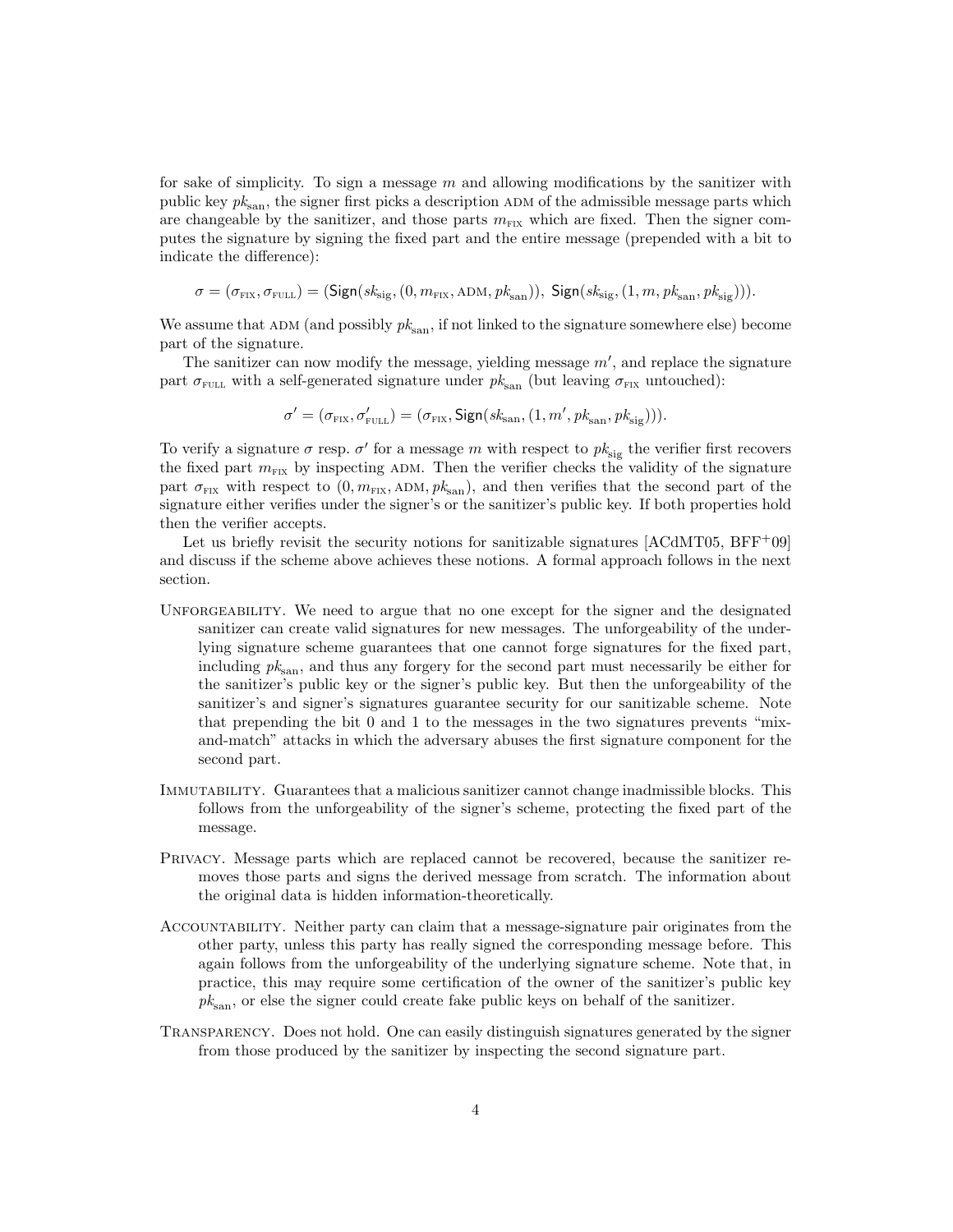An interesting feature of the solution above is that the sanitizer itself can now act as a certificate authority and delegate rights further. To allow a subordinate sanitizer the sanitizer now acts as the signer and generates  $\sigma_{\text{FULL}}$  as  $(\sigma_{\text{FIL}}^{\text{san}}, \sigma_{\text{FILL}}^{\text{san}})$  by dividing the message further into a part  $m_{\text{FIX}}^{\text{san}}$  which the subordinate sanitizer should not be allowed to change, and into a variable part. The lack of transparency then again allows to decide upon the origin.

## 3 Technical Details of the Construction

We first present the formal structure of sanitizable signatures and then introduce our construction according to this structure. We next discuss the security notions in detail and finally show that our construction is secure according to these notions.

#### 3.1 Sanitizable Signatures

The following definitions are taken from  $[BFF+09]$ . With our solution in mind, we simplify the presentation whenever possible. For example, our solution does not require an explicit Proof algorithm to identify the origin (signer or sanitizer), so we drop it from the formal descriptions.

Recall that our construction is based on a regular signature scheme  $S = (SKGen, SSign, SVf)$ which consists of three efficient algorithms where  $SKGen$  on input  $1<sup>n</sup>$ , the security parameter in unary, returns a key pair  $(sk_0, pk_0)$ ; algorithm **SSign** on input  $sk_0$  and a message  $m \in \{0, 1\}^*$ returns a signature  $\sigma$ ; and algorithm SVf for input  $pk_0$ ,  $m, \sigma$  returns a decision bit d for accept  $(d = 1)$  or reject  $(d = 0)$ . We assume completeness in the sense that any signature generated via SSign is also accepted by SVf. Unforgeability under adaptive chosen message attacks of regular signature schemes says that for any efficient algorithm  $A$  the probability that  $A$  with input  $pk_0$  and access to a signing oracle  $SSign(sk_0, \cdot)$  for  $(sk_0, pk_0) \leftarrow SKGen(1^n)$  outputs a pair  $(m^*, \sigma^*)$  such that  $\mathsf{SVf}(pk_0, m^*, \sigma^*) = 1$  and  $m^*$  has never been submitted to the signing oracle, is negligible.

A sanitizable signature scheme SanSig is now a tuple of efficient algorithms ( $KGen<sub>sign</sub>$ ,  $KGen<sub>san</sub>$ , Sign, Sanit, Verify, Judge) such that:

Key Generation. The key generation algorithms for the signer and sanitizer, respectively, allows both parties to generate key pairs (for security parameter  $n$ , given as input):

 $(pk_{\text{sig}}, sk_{\text{sig}}) \leftarrow \textsf{KGen}_{\text{sig}}(1^n), \qquad (pk_{\text{san}}, sk_{\text{san}}) \leftarrow \textsf{KGen}_{\text{san}}(1^n)$ 

SIGNING. The signing algorithm of the signer takes the signer's secret key  $sk_{\text{sig}}$ , a message  $m \in \{0,1\}^*$  the public key  $pk_{\text{san}}$  of the designated sanitizer and a description ADM (used to identify the fixed part  $m_{\text{Fix}}$  of m). It outputs a signature (or  $\perp$ , indicating an error):

$$
\sigma \leftarrow \mathsf{Sign}(m, \mathit{sk}_{\text{sig}}, \mathit{pk}_{\text{san}}, \mathrm{ADM}).
$$

We assume that ADM,  $pk_{\text{san}}$  are recoverable from any signature  $\sigma \neq \perp$ .

SANITIZING. The sanitizer's algorithm Sanit takes a message  $m \in \{0,1\}^*$ , a signature  $\sigma$ , the public key  $pk_{sig}$  of the signer and the secret key  $sk_{san}$  of the sanitizer. It first modifies the message  $m$  according to the modification instruction MOD and then computes a new signature  $\sigma'$  for the modified message m'. It outputs m' and  $\sigma'$  (or possibly  $\perp$  in case of an error).

$$
(m', \sigma') \leftarrow \mathsf{Sanit}(m, \mathrm{MOD}, \sigma, \mathit{pk}_{\mathrm{sig}}, \mathit{sk}_{\mathrm{san}})
$$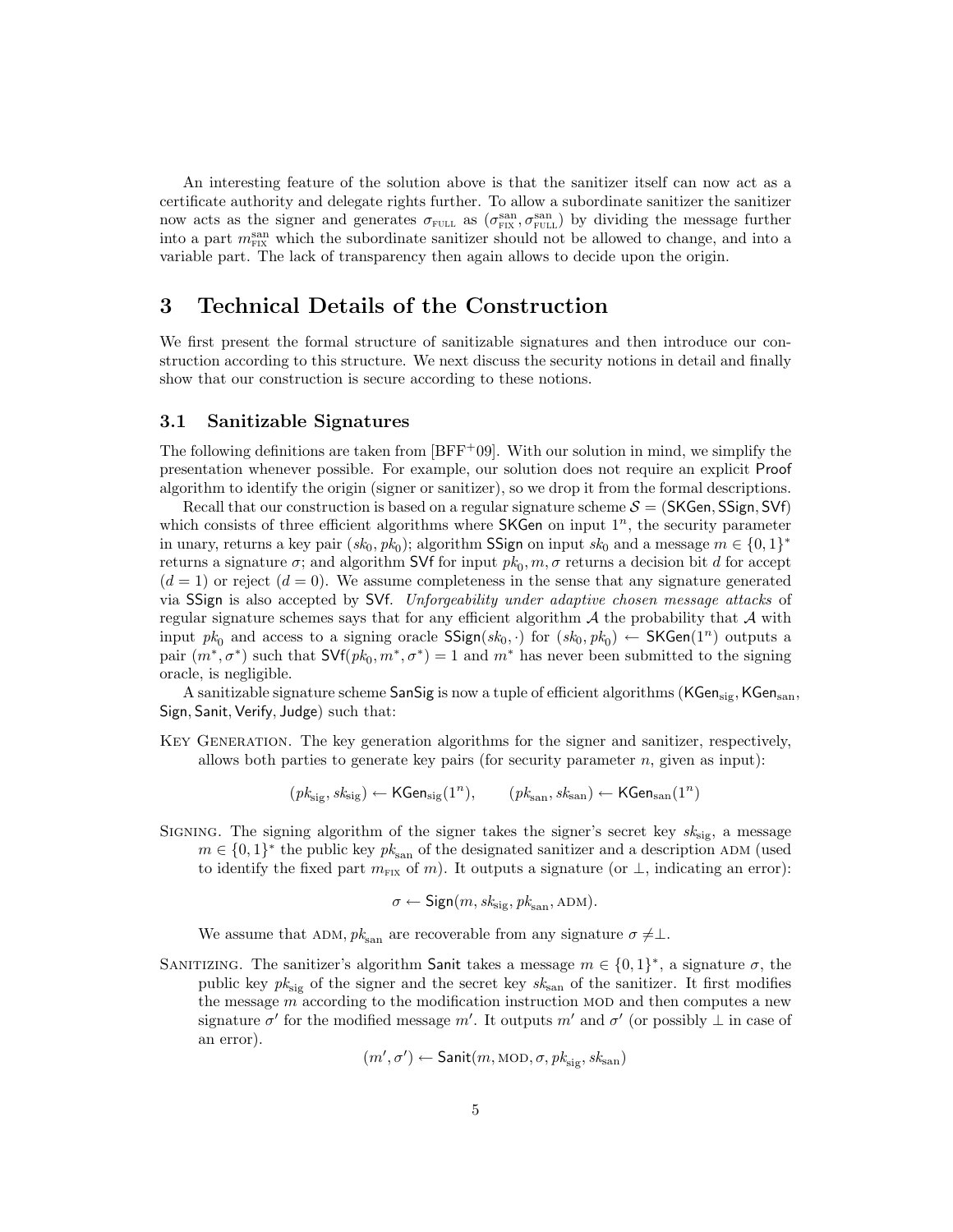VERIFICATION. The Verify algorithm checks the validity of a signature  $\sigma$  for a message m with respect to the public keys  $pk_{\text{sig}}$  and  $pk_{\text{san}}$  and outputs a bit  $d \in \{\text{true}, \text{false}\}$ :

$$
d \leftarrow \mathsf{Verify}(m,\sigma,pk_\text{sig},pk_\text{san})
$$

JUDGE. The algorithm Judge takes as input a message m and a valid signature  $\sigma$ , the public keys of the parties, and outputs a decision  $d \in \{ \text{Sig}, \text{San} \}$  indicating whether the message-signature pair has been created by the signer or the sanitizer:

$$
d \leftarrow \text{Judge}(m, \sigma, \text{pk}_{\text{sig}}, \text{pk}_{\text{san}})
$$

As usual we demand minimalistic functional properties of sanitizable signature schemes such that the verifier always accepts signatures generated by the honest signer or sanitizer, and that the judge decides correctly if the data has been formed correctly.

#### 3.2 Construction

In order to describe our scheme formally we assume that ADM and MOD are (descriptions of) efficient deterministic algorithms such that MOD maps any message  $m$  to the modified message  $m' = \text{MOD}(m)$ , and  $\text{ADM}(\text{MOD}) \in \{0,1\}$  indicates if the modification is admissible and matches ADM, i.e., ADM(MOD) = 1. For example, for messages  $m = m[1] \dots m[k]$  divided into blocks  $m[i]$  of equal bit length t, ADM might contain t and the indices of the modifiable blocks, and MOD essentially consists of pairs  $(j, m'[j])$  defining the new value for the j-th block.

We also let  $FIX<sub>ADM</sub>$  be an efficient deterministic algorithm which is uniquely determined by ADM and which maps m to the immutable message part  $m_{\text{FIX}} = \text{FIX}_{\text{ADM}}(m)$ , e.g., for blockdivided messages  $m_{\text{FIX}}$  is the concatenation of all blocks not appearing in ADM. To exclude trivial examples we demand that admissible modifications leave the fixed part of a message unchanged, i.e.,  $\text{FIX}_{\text{ADM}}(m) = \text{FIX}_{\text{ADM}}(\text{MOD}(m))$  for all  $m \in \{0,1\}^*$ , MOD with ADM(MOD) = 1. In addition, we also need that the fixed part must be maximal given ADM, i.e.,  $\text{FIX}_{\text{ADM}}(m') \neq$ FIX<sub>ADM</sub> $(m)$  for  $m' \notin \{ \text{MOD}(m) \mid \text{MOD with ADM(MOD)} = 1 \}$  (else FIX<sub>ADM</sub> mapping to the empty string would for example be a valid instantiation).

Construction 3.1 (Sanitizable Signature Scheme) Let  $S = (SKGen, SSign, SVf)$  be a regular signature scheme. Define the sanitizable signature scheme  $\text{SanSig} = (KGen_{sia}, KGen_{san},$ Sign, Sanit, Verify, Judge) as follows:

- KEY GENERATION. Algorithm KGen<sub>sig</sub> generates on input  $1^n$  a key pair  $(pk_{sig}, sk_{sig}) \leftarrow \text{SKGen}(1^n)$ of the underlying signature scheme, and algorithm  $\mathsf{KGen}_{san}$  for input  $1^n$  analogously returns a pair  $(pk_{san}, sk_{san}) \leftarrow \mathsf{SKGen}(1^n)$ .
- SIGNING. Algorithm Sign on input  $m \in \{0,1\}^*$ ,  $sk_{sig}$ ,  $pk_{san}$ , ADM sets  $m_{\text{FIX}} = \text{FIX}_{\text{ADM}}(m)$  for the algorithm  $FIX_{ADM}$  determined by ADM, and computes

 $\sigma_{\text{FIX}} = \text{SSign}(sk_{sia}, (0, m_{\text{FIX}}, \text{ADM}, pk_{\text{sgn}}))$  and  $\sigma_{\text{FULL}} = \text{SSign}(sk_{sia}, (1, m, pk_{\text{sgn}}, pk_{\text{sgn}}))$ 

using the underlying signing algorithm. The algorithm finally returns  $\sigma = (\sigma_{\text{F1X}}, \sigma_{\text{F1H1}}, \text{ADM})$ .

SANITIZING. Algorithm Sanit on input a message m, information MOD, a signature  $\sigma$  =  $(\sigma_{\text{FIX}}, \sigma_{\text{FULL}})$ , keys pk<sub>sig</sub> and sk<sub>san</sub> first recovers  $m_{\text{FIX}} = \text{FIX}_{\text{ADM}}(m)$ . It then checks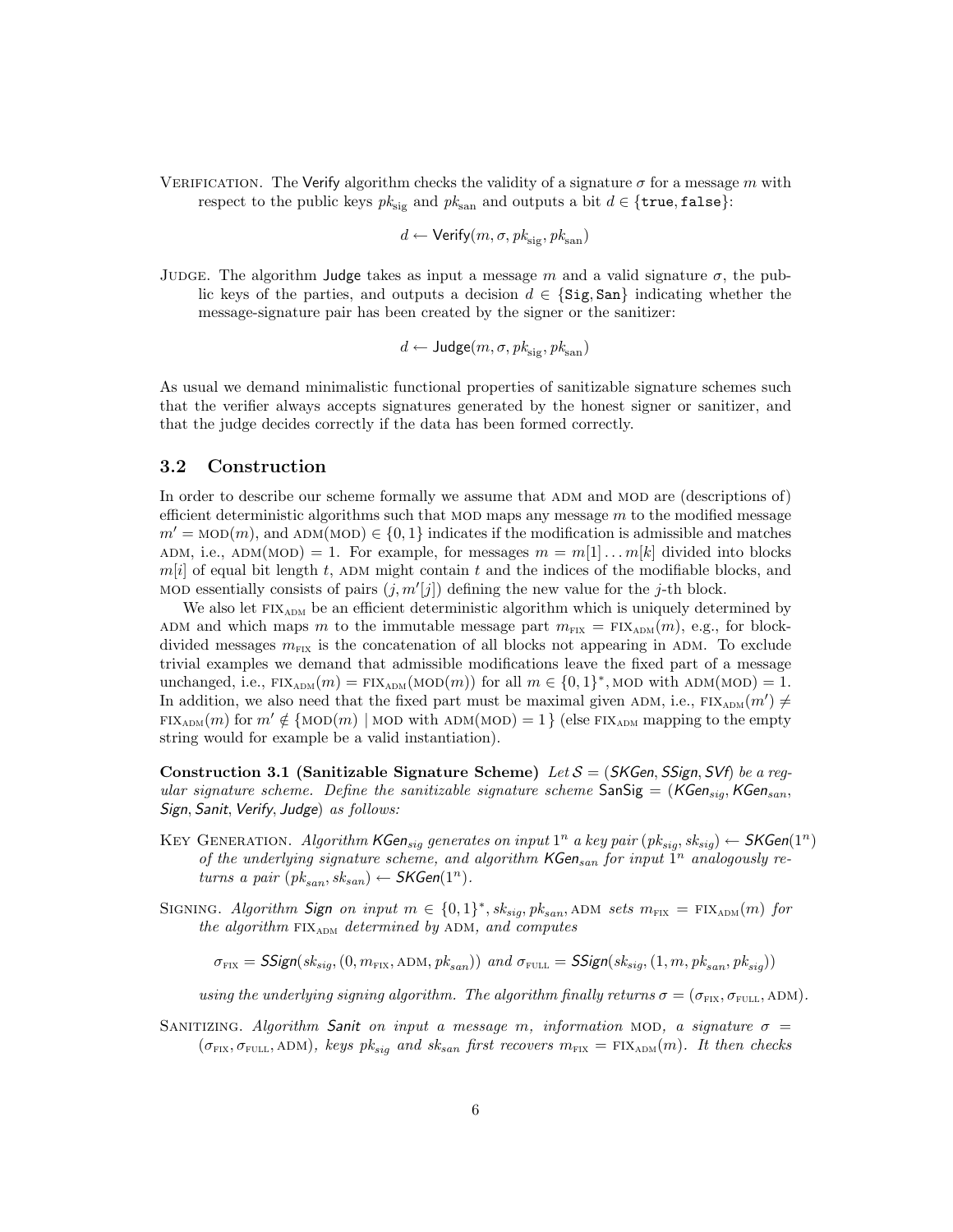that MOD is admissible according to ADM and that  $\sigma_{\text{FK}}$  is a valid signature for message  $(0, m_{\text{FIX}}, \text{ADM}, pk_{san})$  under key pk<sub>sig</sub> (for pk<sub>san</sub> included in sk<sub>san</sub>). If not, it stops outputting  $\bot$ . Else, it derives the modified message  $m' = \text{MOD}(m)$  and computes

 $\sigma'_{\text{FULL}} = \textit{SSign}(sk_{san}, (1, m', pk_{san}, pk_{sig}))$ 

and outputs m' together with  $\sigma' = (\sigma_{\text{FIX}}, \sigma'_{\text{FILL}}, \text{ADM}).$ 

- VERIFICATION. Algorithm Verify on input a message  $m \in \{0,1\}^*$ , a signature  $\sigma = (\sigma_{\text{FIX}}, \sigma_{\text{FULL}})$ ADM) and public keys  $pk_{sig}$  and  $pk_{san}$  first recovers  $m_{\text{FIX}} = \text{FIX}_{\text{ADM}}(m)$ . It then checks that  $\mathsf{SVf}(pk_{sig},(0,m_{\text{FIX}},\text{ADM},pk_{san}),\sigma_{\text{FIX}})=1$  accepts  $\sigma_{\text{FIX}}$  as a valid signature and that either  $\mathsf{SVf}(p\check{k}_{sig},(1,m,pk_{san},pk_{sig}),\sigma_{\text{FULL}})$  or  $\mathsf{SVf}(pk_{san},(1,m,pk_{san},pk_{sig}),\sigma_{\text{FULL}})$  verifies as true, too. If so, it outputs  $\tilde{1}$ , declaring the entire signature as valid. Otherwise it returns 0, indicating an invalid signature.
- JUDGE. The judge on input  $m, \sigma, pk_{sig}, pk_{san}$  parses  $\sigma$  as  $(\sigma_{\text{FIX}}, \sigma_{\text{FULL}}, \text{ADM})$  and outputs Sig if  $\mathcal{SWf}(pk_{sio},(1,m,\mathrm{ADM},pk_{san}), \sigma_{\text{FULL}})$  validates as true, else if  $\mathcal{SWf}(pk_{san},(1,m, pk_{san}, pk_{siq}) =$ 1 then it returns San. Note that one of these two verification must work, as Judge is only run on valid pairs  $(m, \sigma)$ .

Completeness of signatures generated by the signer and sanitizer follows easily from the completeness of the underlying signature scheme and the fact that  $FIX<sub>ADM</sub>$  leaves the fixed message parts unchanged for modified messages. There is a negligible probability that a signature of the signer or the sanitizer also verifies under the other party's other key, yielding possibly a wrong answer from the judge. We ignore this issue here for simplicity, because one can easily circumvent this problem by having each party also prepend a bit to the signature, indicating the origin (0 for signer and 1 for sanitizer). The judge can then also check that this bit matches its decision.

## 3.3 Security of Sanitizable Signatures

Here we recall the security notions for sanitizable signatures given by Brzuska et al.  $[BFF<sup>+</sup>09]$ (except for transparency which we do not define formally since our scheme does not achieve it). We note that Brzuska et al.  $[BFF+09]$  show that signer and sanitizer accountability together imply unforgeability, and that transparency implies privacy. Hence, in principle it suffices to show immutability, accountability and transparency. However, since we drop the latter requirement we need to show privacy from scratch.

Unforgeability. Unforgeability demands that no outsider should be able to forge signatures under the keys of the honest signer and sanitizer, i.e., no adversary should be able to compute a tupel  $(m^*, \sigma^*)$  such that  $Verify(m^*, \sigma^*, pk_{\text{sig}}, pk_{\text{san}}) = \text{true}$  without having the secret keys  $sk_{\text{sig}}$ ,  $sk_{\text{san}}$ . This must hold even if one can see additional signatures for other input data, including the message-signature pairs and the public keys. This allows to capture for example scenarios where several sanitizers are assigned to the same signer.

**Definition 3.2 (Unforgeability)** A sanitizable signature scheme SanSig is unforgeable if for any efficient algorithm  $A$  the probability that the following experiment returns 1 is negligible (as a function of  $n$ ):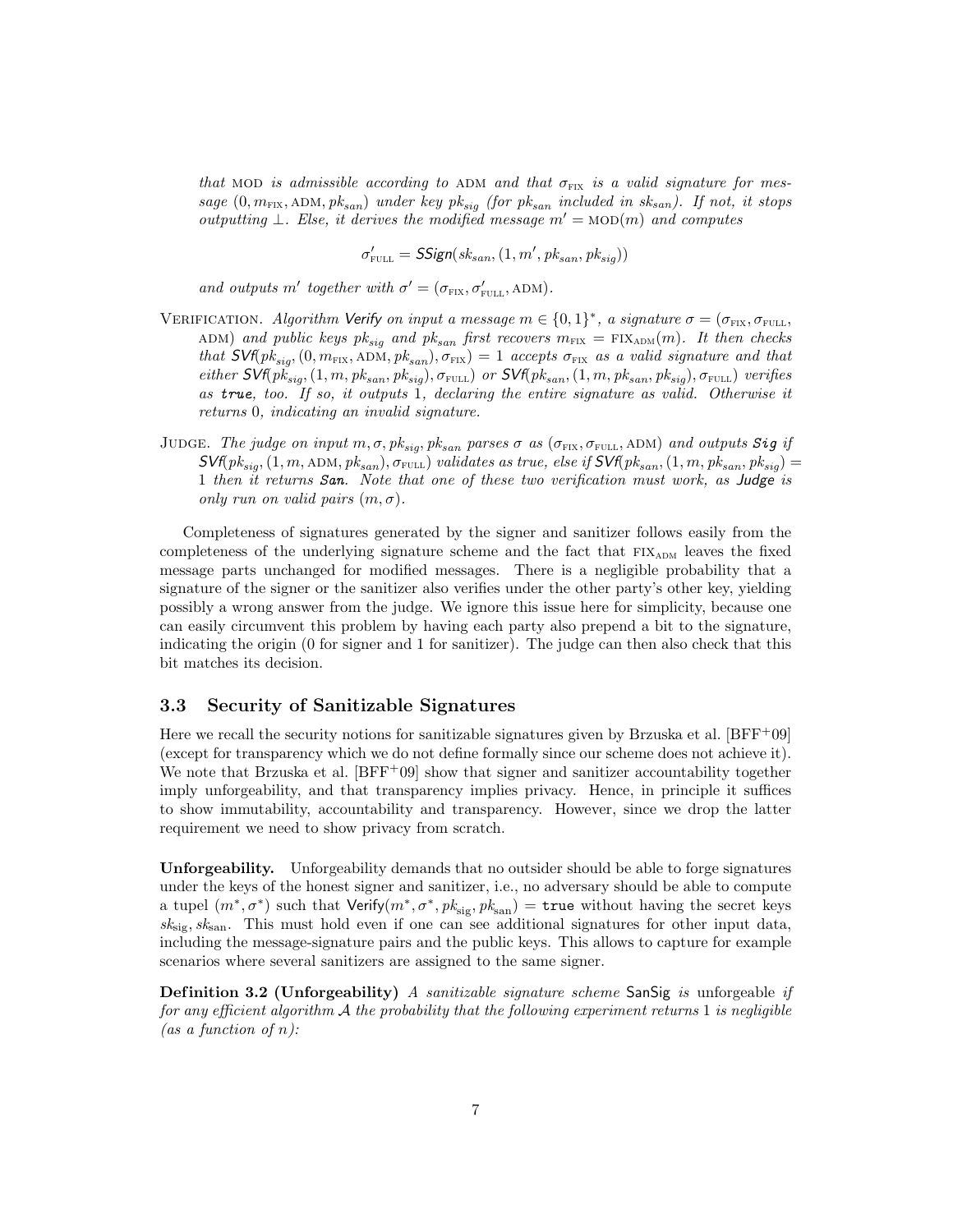$\boldsymbol{Experiment}$  Unforgeability ${}_{\mathcal{A}}^{\mathsf{SanSig}}(n)$  $(pk_{sig}, sk_{sig}) \leftarrow {\mathsf{KGen}}_{sig}(\widetilde{1^n})$  $(pk_{san}, s k_{san}) \leftarrow \mathsf{KGen}_{san}(1^n)$  $(m^*,\sigma^*) \leftarrow \mathcal{A}^{\mathsf{Sign}(\cdot,sk_{sig},\cdot,\cdot),\mathsf{Sanit}(\cdot,\cdot,\cdot,\cdot,sk_{san})}(pk_{sig},pk_{san})$ letting  $(m_i, \text{ADM}_i, pk_{san,i})$  and  $\sigma_i$  for  $i = 1, 2, ..., q$ denote the queries and answers to and from oracle Sign, and  $(m_j, \text{MOD}_j, \sigma_j, \text{pk}_{sig,j})$  and  $(m'_j, \sigma'_j)$  for  $j = q + 1, \ldots, r$ denote the queries and answers to and from oracle Sanit. return 1 if Verify $(m^*, \sigma^*, pk_{sig}, pk_{san}) =$  true and for all  $i = 1, 2, \ldots, q$  we have  $(pk_{san}, m^*) \neq (pk_{san,i}, m_i)$  and for all  $j = q + 1, \ldots, r$  we have  $(pk_{sig}, m^*) \neq (pk_{sig,j}, m'_j)$ .

Immutability. This property demands informally that a malicious sanitizer cannot change inadmissible blocks. In the attack model below the malicious sanitizer  $A$  interacts with the signer to receive signatures  $\sigma_i$  for messages  $m_i$ , descriptions  $ADM_i$  and keys  $pk_{\text{san},i}$  of its choice, before eventually outputting a valid pair  $(m^*, \sigma^*)$  and  $pk^*_{\text{san}}$  such that message  $m^*$  is not a "legitimate" transformation of one of the  $m_i$ 's under the same key  $pk^*_{\text{san}} =$  $pk_{\text{san},i}$ . The latter is formalized by requiring that for each query  $pk_{\text{san},i}^* \neq pk_{\text{san},i}$  or  $m^* \notin$  ${\rm [MOD(m) \mid MOD with ADM_i(MOD) = 1}$  for the value  $ADM_i$  in  $\sigma_i$ , i.e., that  $m^*$  and  $m_i$  differ in at least one inadmissible block. Again, giving the adversary the possibility to ask the signer about other sanitizer keys  $pk_{\text{san},i}$  covers the case that the signer interacts with several sanitizers at the same time.

**Definition 3.3 (Immutability)** A sanitizable signature scheme SanSig is immutable if for any efficient algorithm  $A$  the probability that the following experiment returns 1 is negligible (as a function of  $n$ ):

Experiment Immutability ${}_{\mathcal{A}}^{\mathsf{SanSig}}(n)$  $(\mathit{pk}_{\mathit{sig}},\mathit{sk}_{\mathit{sig}}) \leftarrow \mathsf{KGen}_{\mathit{sig}}(1^n)$  $(\textit{pk}_{san}^*, \textit{m}^*, \sigma^*) \leftarrow \mathcal{A}^{\textit{Sign}(\cdot, \textit{sk}_{sig}, \cdot)}(\textit{pk}_{sig})$ letting  $(m_i, \text{ADM}_i, pk_{san,i})$  and  $\sigma_i$  for  $i = 1, 2, ..., q$ denote the queries and answers to and from oracle Sign. return 1 if  $Verify(m^*, \sigma^*, pk_{sig}, pk_{san}^*) = true$  and for all  $i = 1, 2, \ldots, q$  we have  $pk_{san}^* \neq pk_{san,i}$ , or  $m^* \notin \{ \text{MOD}(m) \mid \text{MOD with ADM}_i(\text{MOD}) = 1 \}$ 

Accountability. Accountability says that the origin of a (sanitized) signature should be undeniable. There are two types of accountability: *Sanitizer accountability* says that, if a message has not been signed by the signer, then even a malicious sanitizer should not be able to make the judge accuse the signer. Signer accountability says that, if a message and its signature have not been sanitized, then even a malicious signer should not be able to make the judge accuse the sanitizer.

In the sanitizer-accountability game let  $A_{Sanit}$  be an efficient adversary playing the role of the malicious sanitizer. Adversary  $A_{\text{Sanit}}$  has access to a Sign oracle. Her task is to output a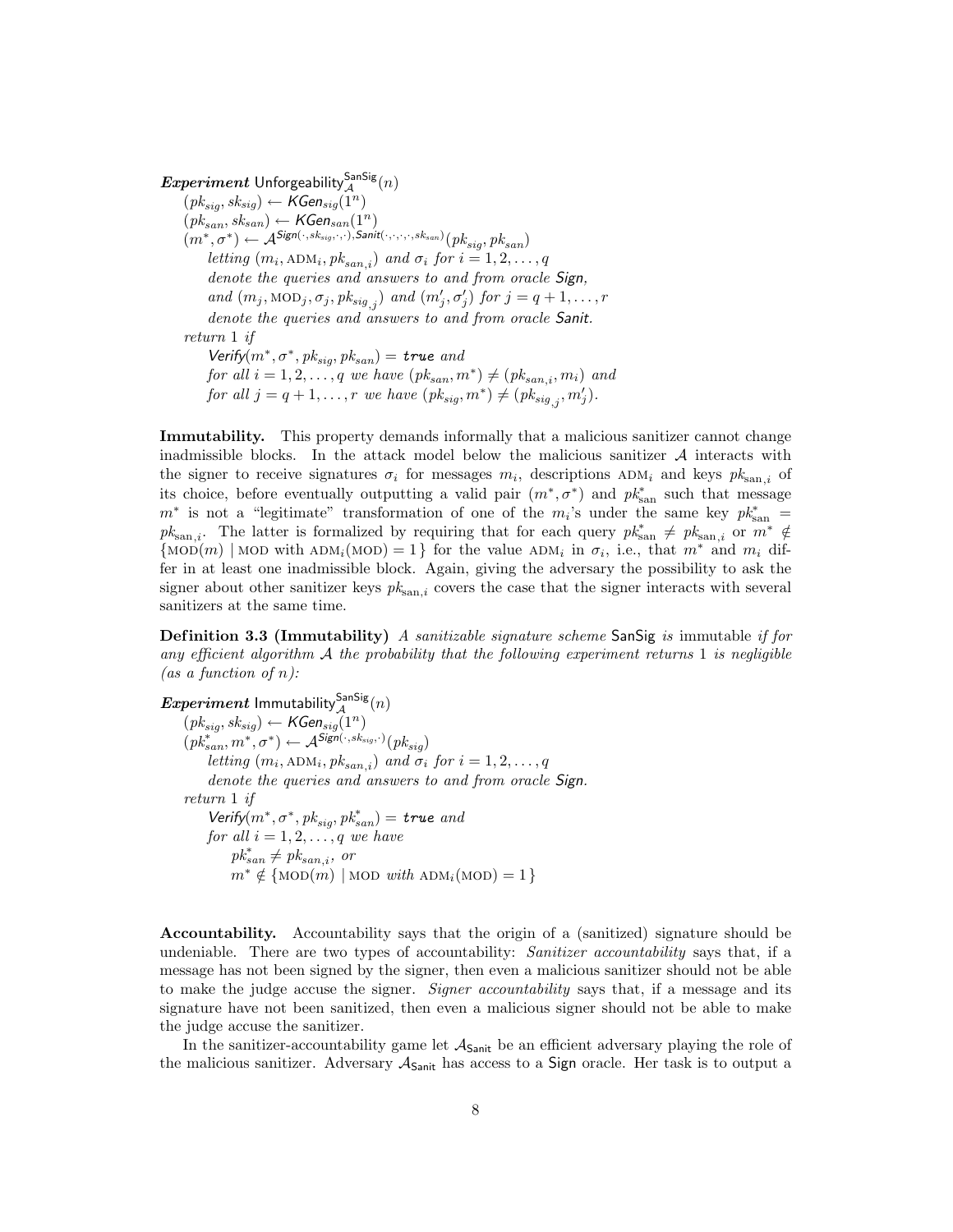valid message-signature pair  $m^*$ ,  $\sigma^*$  together with a key  $pk^*_{\text{san}}$  (with  $(pk^*_{\text{san}}, m^*)$ ) being different from messages previously signed by the Sign oracle) such that the judge still outputs "Sig", i.e., that the signature has been created by the signer.

**Definition 3.4 (Sanitizer-Accountability)** A sanitizable signature scheme SanSig is sanitizeraccountable if for any efficient algorithm  $A_{Sanit}$  the probability that the following experiment returns 1 is negligible (as a function of  $n$ ):

 $Experiment$  San-Accountability $\frac{Sansis}{A_{Sanit}}(n)$  $(pk_{sig}, sk_{sig}) \leftarrow {\textit{KGen}}_{sig}(1^n)$  $(\textit{pk}^*_{san}, m^*, \sigma^*) \leftarrow \mathcal{A}^{\mathit{Sign}(\cdot, sk_{sig}, \cdot, \cdot)}_{\mathit{Santi}}(pk_{sig})$ letting  $(m_i, \text{ADM}_i, pk_{san,i})$  and  $\sigma_i$  for  $i = 1, 2, ..., q$ denote the queries and answers to and from oracle Sign return 1 if  $(pk_{san}^*, m^*) \neq (pk_{san,i}, m_i)$  for all  $i = 1, 2, ..., q$ , and  $Verify(m^*, \sigma^*, pk_{sig}, pk_{san}^*) = true, and$  $\textit{Judge}(m^*,\sigma^*,\textit{pk}_{\textit{sig}}^*,\textit{pk}_{\textit{san}}^*) = \textit{Sig}$ 

In the signer-accountability game a malicious signer  $A_{Sign}$  gets a public sanitizing key  $pk_{san}$ as input. She is allowed to query a sanitizing oracle about tuples  $(m_i, \text{MOD}_i, \sigma_i, pk_{\text{sig}_i})$  receiving answers  $(m'_i, \sigma'_i)$ . Adversary  $\mathcal{A}_{Sign}$  finally outputs a tuple  $(pk_{sig}^*, m^*, \sigma^*)$  and is considered to succeed if Judge accuses the sanitizer for the new key-message pair  $p k_{sig}^*, m^*$  with a valid signature  $\sigma^*$ .

**Definition 3.5 (Signer-Accountability)** A sanitizable signature scheme SanSig is signeraccountable if for any efficient algorithm  $A_{\text{Sign}}$  the probability that the following experiment returns 1 is negligible (as a function of  $n$ ):

 $Experiment$  Sig-Accountability $\frac{Sansis}{\mathcal{A}_{Sign}}(n)$  $(pk_{san}, sk_{san}) \leftarrow {\textit{KGen}}_{san}(1^n)$  $(pk_{sig}^*, m^*, \sigma^*) \leftarrow \mathcal{A}_{Sign}^{Sanit(\cdot, \cdot, \cdot, \cdot, sk_{san})}(pk_{san})$ letting  $(m'_i, \sigma'_i)$  for  $i = 1, 2, \ldots, q$ denote the answers from oracle Sanit. return 1 if  $(pk_{sig}^*, m^*) \neq (pk_{sig,i}, m'_i)$  for all  $i = 1, 2, ..., q$ , and Verify $(m^*, \sigma^*, pk^*_{sig}, pk_{san}) =$  true and  $J$ udge $(m^*, \sigma^*, \textit{pk}_{\textit{sig}}^*, \textit{pk}_{\textit{san}}) =$  San

Privacy. Privacy roughly means that it should be infeasible to recover information about the sanitized parts of the message. As information leakage through the modified message itself can never be prevented, we only refer to information which is available through the sanitized signature.

Our approach is based on an indistinguishability notion<sup>2</sup> where an adversary can choose pairs  $(m_0, \text{MOD}_0), (m_1, \text{MOD}_1)$  of messages and modifications together with a description ADM and has access to a "left-or-right" box. This oracle either returns a sanitized signature for the left tuple  $(b = 0)$  or for the right tuple  $(b = 1)$ . The task of the attacker is to predict the

 ${}^{2}$ Brzuska et al. [BFF<sup>+</sup>09] also discuss a simulation-based approach which is equivalent to the indistinguishability notion.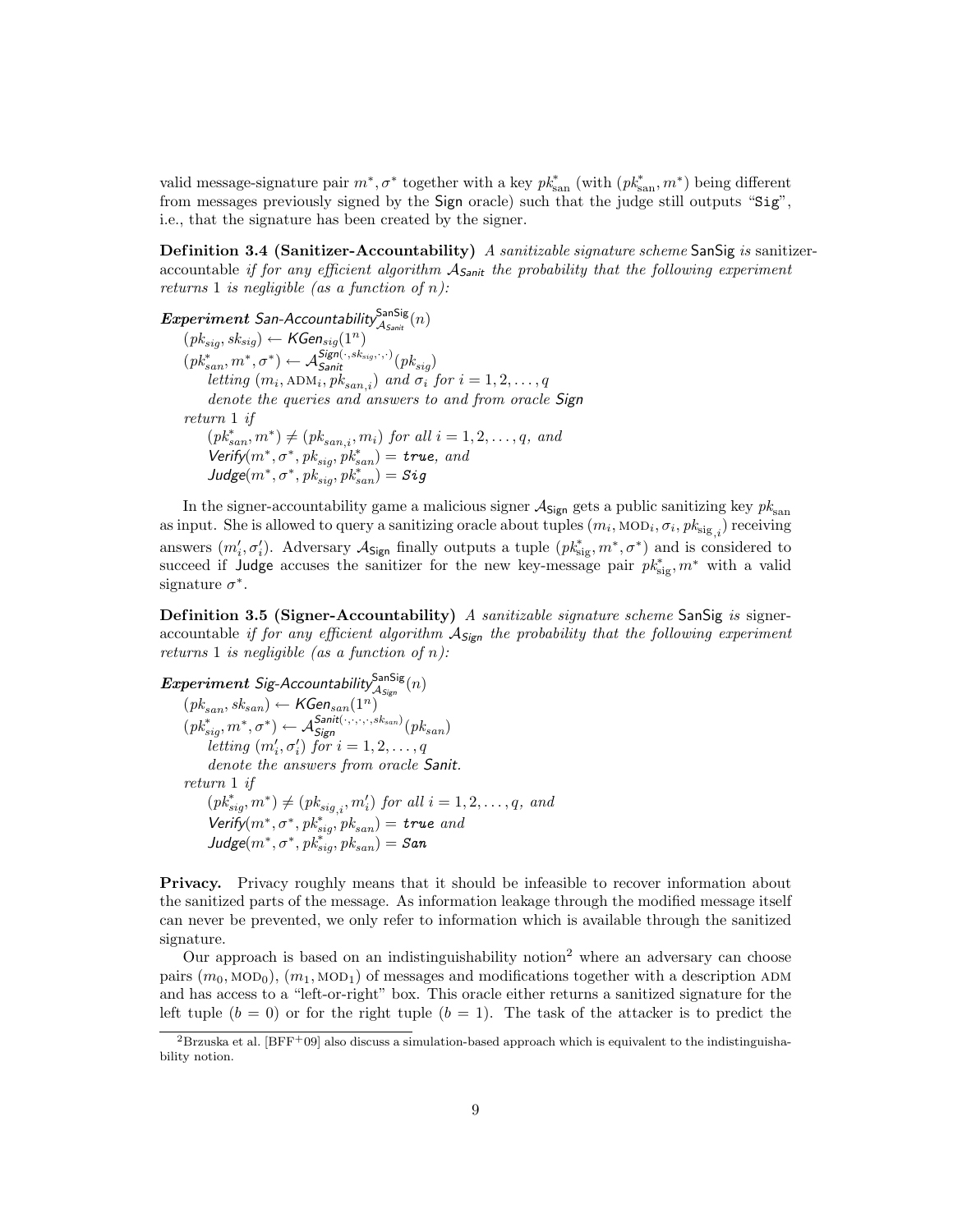random bit b significantly better than by guessing. Here we need the additional constraint that for each call to the left-or-right box the resulting modified messages are identical for both tuples and the modifications both match ADM, else the task would be trivial. We write  $(m_0, \text{MOD}_0, \text{ADM}) \equiv (m_1, \text{MOD}_1, \text{ADM})$  for this.

**Definition 3.6 (Privacy)** A sanitizable signature scheme SanSig is private if for any efficient algorithm  $\mathcal A$  the probability that the following experiment returns 1 is negligibly close to  $\frac{1}{2}$ :

 $Experiment$  Privacy $^{\mathsf{SanSig}}_{\mathcal{A}}(n)$  $(pk_{sig}, sk_{sig}) \leftarrow K\tilde{Gen}_{sig}(1^n)$  $(pk_{san}, sk_{san}) \leftarrow \widehat{\mathcal{KG}}$ en $_{san}(1^n)$  $b \leftarrow \{0, 1\}$  $a \leftarrow \mathcal{A}^{\mathsf{Sign}(\cdot,sk_{sig},\cdot,\cdot),\mathsf{Sanit}(\cdot,\cdot,sk_{san},\cdot),\mathsf{LoR}\mathsf{Sanit}(\cdot,\cdot,\cdot,sk_{sig},sk_{san},b)}(pk_{sig},pk_{san})$ where oracle  $LoRSanit(\cdot, \cdot, \cdot, sk_{sig}, sk_{san}, b)$ on input  $(m_{j,0}, \text{MOD}_{j,0}, (m_{j,1}, \text{MOD}_{j,1})$  and  $\text{ADM}_j$ first computes  $\sigma_{j,b} \leftarrow$  Sign $(m_{j,b}, sk_{sig}, pk_{san}, \text{ADM}_j)$  and then  $returns (m'_j, \sigma'_j) \leftarrow$  Sanit $(m_{j,b}, \text{MOD}_{j,b}, \sigma_{j,b}, \text{pk}_{sig}, \text{sk}_{san}),$ and where  $(m_{j,0}, \text{MOD}_{j,0}, \text{ADM}_{j}) \equiv (m_{j,1}, \text{MOD}_{j,1}, \text{ADM}_{j}),$ i.e., are mapped to the same modified message. return 1 if  $a = b$ .

## 3.4 Security of Our Construction

Theorem 3.7 The sanitizable signature scheme in Construction 3.1 provides unforgeability, immutability, privacy and accountability.

Proof. We only need to show immutability, accountability and privacy, as the signer- and sanitizer-accountability together imply unforgeability  $[BFF^+09]$ .

Immutability. Assume towards contradiction that our construction is not immutable. We show that this contradicts the unforgeability of the underlying signer's signature scheme, i.e., we show that an adversary who successfully breaks immutability can be used to forge signatures under the signer's public key.

Let  $A$  be an efficient successful adversary against immutability. Adversary  $A$  impersonates the sanitizer and has access to a signing oracle  $Sign(\cdot, sk_{sig}, \cdot, \cdot)$ . We show that if A is able to find  $(m^*, \sigma^*, p k_{\text{san}}^*)$  such that  $\text{Verify}(m^*, \sigma^*, p k_{\text{sig}}^*, p k_{\text{san}}^*) = \text{true}$  and for all queries to the signing oracle we have  $pk_{\text{san}}^* \neq pk_{\text{san},i}$  or  $m^* \notin \{\text{MOD}(m_i) \mid \text{ADM}(\text{MOD}) = 1\}$ , then the forgery immediately gives rise to a forgery against the underlying signature scheme.

The validity of the sanitizable signature  $\sigma^*$  in the adversary's forgery attempt contains a valid signature  $\sigma_{\text{FIX}}^*$  for  $(0, m_{\text{FIX}}^*, \text{ADM}^*, pk_{\text{san}}^*)$  under the signer's public key, it thus suffices to show that this tuple has not been input into the signing algorithm. First observe that since the signatures for the entire message start with a 1-bit, we only need to consider signatures created for tuples with 0-bits. Hence, if  $(0, m^*_{\text{FIX}}, \text{ADM}^*, pk^*_{\text{san}}) = (0, m_{\text{FIX},i}, \text{ADM}_i, pk^*_{\text{san},i})$  for a query then  $ADM_i = ADM^*$  and  $FIX_{ADM}(m^*) = FIX_{ADM}(m_i)$ , thus (by assumption about  $FIX_{ADM}$ )  $m^*$  must be a valid modification  $\text{MOD}(m_i)$  of  $m_i$ . Therefore this forgery attempt cannot satisfy the requirement  $pk_{\text{san}}^* \neq pk_{\text{san},i}$  or  $m^* \notin \{\text{MOD}(m_i) \mid \text{ADM}(\text{MOD}) = 1\}.$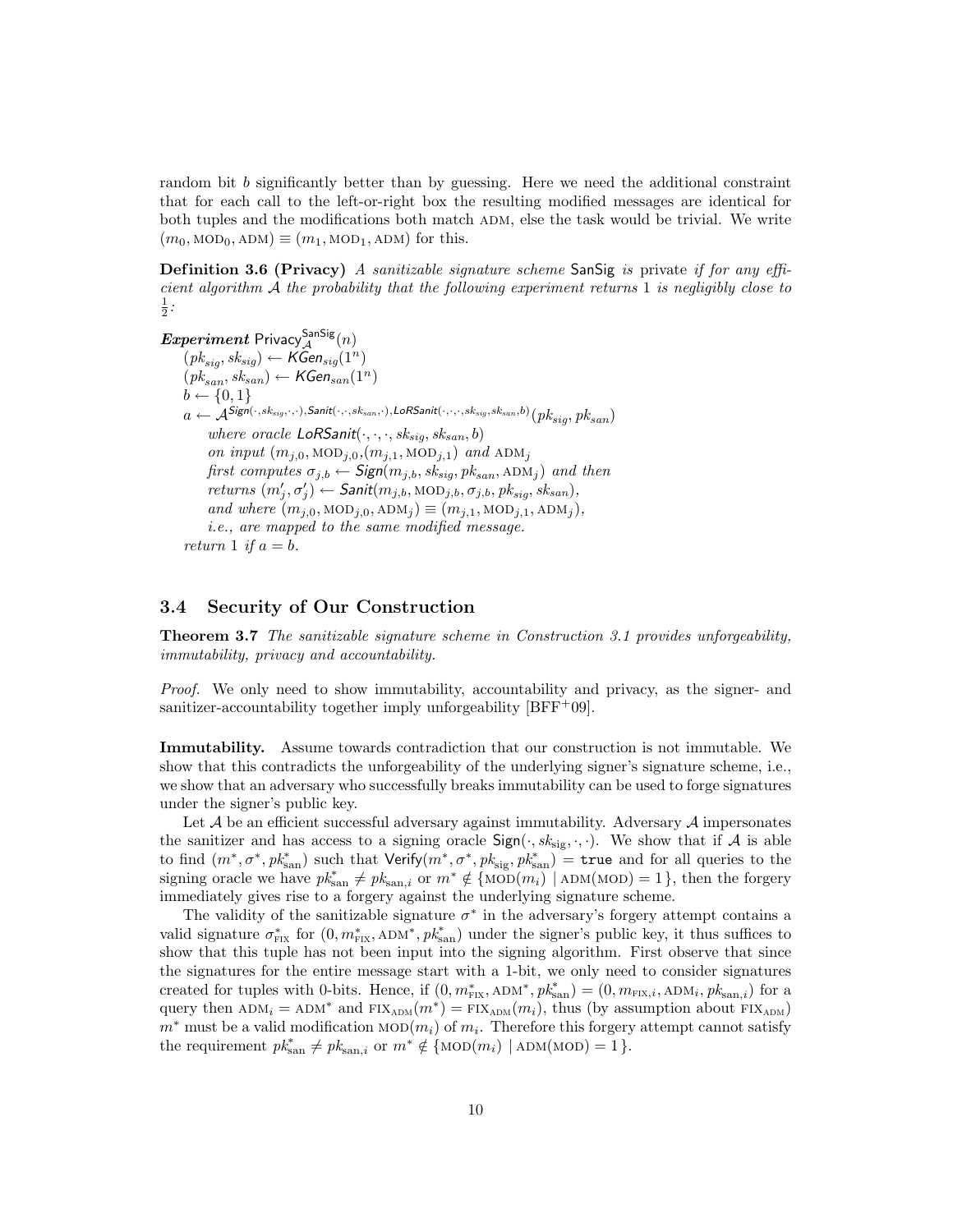Note that the formal argument requires to build an adversary  $\beta$  against the underlying signature scheme with oracle access to a signing oracle of that scheme. Then one shows that  $\beta$  can simulate  $\mathcal{A}$ 's attack on the sanitizable scheme and, in particular, the signer oracle in the immutability attack. But this is straightforward for our scheme, given the signing oracle of the underlying signature scheme.

Sanitizer-accountability. We show that if the sanitizer can make the judge falsely accuse the signer, then the sanitizer can break the unforgeability of the underlying signer's signature scheme. Let  $A_{\text{Sanit}}$  be an efficient and successful attacker. She has access to a signing oracle  $Sign(\cdot, sk_{sig}, \cdot, \cdot)$  and outputs a fresh, valid triple  $(pk_{san}^*, m^*, \sigma^*)$ , where  $(pk_{san}^*, m^*) \neq$  $(pk_{\text{san},i}, m_i)$  for all  $(pk_{\text{san},i}, m_i, \text{ADM}_i)$ -queries to the signing oracle.

The triple output by  $\mathcal{A}_{\mathsf{Sanit}}$  is such that  $\mathsf{Judge}(m^*, \sigma^*, pk_{\text{sig}}, pk_{\text{san}}^*) = \mathsf{Sig}.$  This means that Judge considers  $\sigma_{\text{FULL}}^*$  and notices that  $\sigma_{\text{FULL}}^*$  is a valid signer signature for the message  $(1, m^*, pk^*_{\text{san}}, pk_{\text{sig}})$ . But since  $(pk^*_{\text{san}}, m^*) \neq (pk_{\text{san},i}, m_i)$  for all i and as all signatures for the fixed part are signatures over messages prepended with a 0-bit, it follows that  $(1, m^*, pk^*_{\text{san}}, pk_{\text{sig}})$  has not been signed before. The formal argument (building an adversary  $\beta$  against the signature scheme, mounting a black-box simulation of  $\mathcal{A}$ ) follows again straightforwardly.

Signer Accountability. We show that a successful attacker against signer accountability can be used to forge signatures of the sanitizer's signature scheme. Let  $A_{Sign}$  be an efficient successful adversary. She is given access to a sanitizing oracle, respectively, the sanitizer's signing oracle  $Sign(\cdot, sk_{\text{san}}, \cdot, \cdot)$  and outputs a fresh, valid triple  $(pk_{\text{sig}}^*, m^*, \sigma^*)$ , where  $(pk_{\text{sig}}^*, m^*) \neq (p k_{\text{sig},i}, m_i)$  for all  $(m_i, \text{MOD}_i, \sigma_i, pk_{\text{sig},i}, sk_{\text{san}})$ -queries to the sanitizing oracle.

The triple output by the adversary is such that  $\text{Judge}(m^*, \sigma^*, pk^*_{\text{sig}}, pk_{\text{san}}) = \text{San}, \text{ i.e.,}$ Judge inspects  $\sigma_{\text{FULL}}^*$  and verifies that  $\sigma_{\text{FULL}}^*$  is a valid sanitizer signature for the message  $(1, m^*, pk^*_{\text{san}}, pk_{\text{sig}})$ . Since the sanitizer only signs messages beginning with 1 and  $(pk^*_{\text{sig}}, m^*) \neq$  $(pk_{\text{sig},i}, m_i)$  for all queries, it follows that the sanitizer has not input this message into its signature algorithm before. The forgery thus comprises a forgery for the basic signature scheme,

Privacy. Privacy is guaranteed information-theoretically: Since the left-or-right oracle only receives message pairs and modifications mapping to the same outcome, and the sanitizer signs this derived message from scratch, the output distribution is identical for both values of the bit b in the left-or-right oracle.  $\Box$ 

#### 3.5 Variations and Extensions

Our generic construction easily allows variations and extensions like hierachical sanitizing. The sanitizer can delegate some of his rights to a subordinate sanitizer as follows. Let

$$
(\sigma_{\text{Fix}}, \sigma_{\text{Full}}) = (\text{Sign}(sk_{\text{sig}}, (0, m_{\text{Fix}}, \text{ADM}, \text{pk}_{\text{san}})), \ \text{Sign}(sk_{\text{sig}}, (1, m, \text{pk}_{\text{san}}, \text{pk}_{\text{sig}})))
$$

be a signer's signature for the message  $m$ . It is clear that the sanitizer can only delegate rights concerning the admissible blocks of the message. He thus determines a "subset"  $ADM_{sub} \subseteq ADM$ (with the measing that  $ADM(MOD) = 1$  whenever  $ADM<sub>sub</sub>(MOD) = 1$ ) that the subordinate sanitizer is allowed to modify. Let  $m'$  be the sanitizer's modification of the message m, and FIX<sub>ADMsub</sub> map m' to the concatenation  $m'_{\text{FIX},sub}$  of the message parts which are immutable for the subordinate sanitizer. Let  $pk_{\text{SubSan}}$  be the subordinate sanitizer's public key.